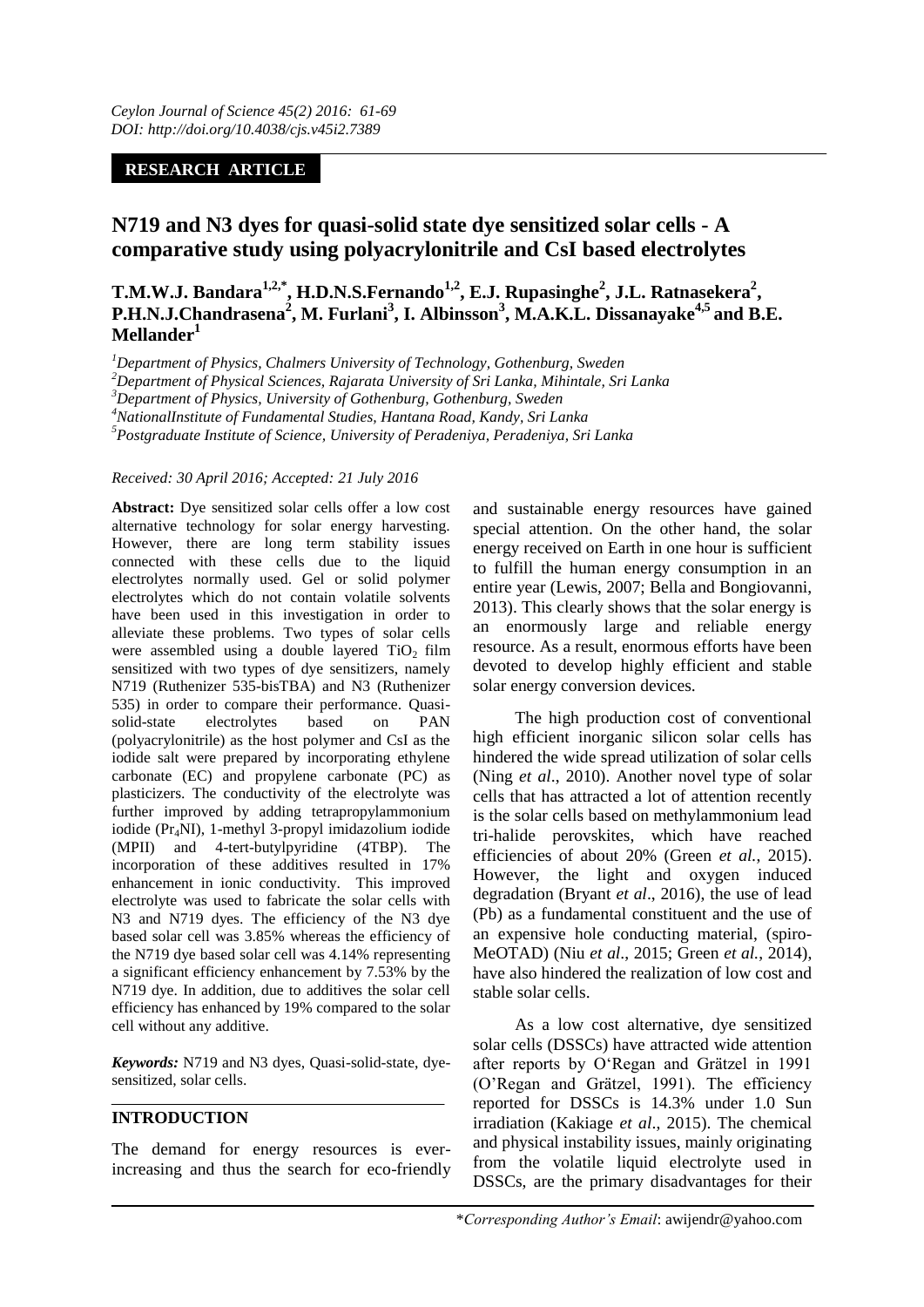utilization as a long term, stable, outdoor applications (Bella and Bongiovanni, 2013). However, the instability issues can be resolved to a certain extent through the replacement of liquid electrolytes by gel or solid polymer electrolytes, which do not use volatile solvents (Huo et al, 2007; Bandara *et al*., 2012). Still, the cell efficiency suffers due to resistive losses originated by poor ionic conductivity in such electrolytes. Accordingly, it is important to investigate the compatible cell ingredients for such solid or quasi solid state DSSCs.

Dye sensitized solar cells work on the basis of a sensitizing dye attached to a wide band gap semiconducting materials such as  $TiO<sub>2</sub>$  for light harvesting. Transition metal coordination compounds, such as N3, N719 and N749 are reported as most efficient sensitizers with iodide/tri-iodide liquid electrolyte based DSSCs (Kalyanasundaram and Grätzel, 2009; Karmakar and Ruparelia, 2011). However, better efficiencies have been reported using cobalt based electrolyte systems with mixed dyes (Kakiage et al, 2015). In the present study, N3 and N719 dyes were selected to investigate the cell performance with iodine/iodide ion conducting gel polymer electrolytes based on polyacrylonitrile (PAN).

Several gel polymer systems have been tried out in order to prepare efficient and stable quasi solid state DSSCs (Bella and Bongiovanni, 2013; Shen et al, 2008; Bandara *et al.*, 2013). In a study to determine the best single alkaline salt suitable for PAN based gel polymer electrolytes, CsI have shown higher DSSC performance (Bandara *et al*.,, 2016). The present study is also focused on further improvement of the reported electrolyte by incorporating various additives. For example, tetrapropylammonium iodide

(Pr4NI) and imidazolium iodide based ionic liquids, which have shown their potential to improve DSSC performance, were selected to be studied in this work. Subsequently, the improved electrolyte is employed in quasi solid state DSSCs in order to compare the performance with N3 (Ruthenizer 535) and N719 (Ruthenizer 535 bisTBA) dyes.

# **EXPERIMENTAL**

CsI, tetrapropylammonium iodide (Pr<sub>4</sub>NI), 1methyl 3-propyl imidazolium iodide (MPII) ionic liquid, polyacrylonitrile (Mw = 150,000), iodine  $(I_2)$ , ethylene carbonate  $(EC)$  and propylene carbonate (PC), all purchased from Aldrich and with purity greater than 98%, were used as starting materials. Prior to use, PAN was vacuum dried for 24 h at 50  $\degree$ C in a vacuum oven. The other materials were used as received. Fluorine doped tin oxide (FTO) conducting glass with a sheet resistance of 7  $\Omega$  cm<sup>-2</sup> and sensitizing dye Ruthenizer 535-bisTBA (N719) and Ruthenizer 535 (N3) were purchased from Solaronix SA. TiO<sub>2</sub> powder with two different particles sizes, namely P25 and P90, were purchased from Degussa.

# **Electrolyte sample preparation**

Gel polymer electrolyte samples were prepared according to the stoichiometric composition  $(PAN)_{10}(EC)_{25}(PC)_{20}(CsI)_{1.2}(I_2)_{0.12}$ . In this formula, PAN represents one monomer of polyacrylonitrile. A series of electrolytes were prepared by adding relevant amounts of  $Pr_4NI$ (0.0443 g), MPII (0.0126 g), 4-tert-butylpyridine (4TBP) to the  $(PAN)_{10}(EC)_{25}(PC)_{20}(CsI)_{1.2}(I_2)_{0.12}$ electrolyte as given in Table 1. Gel polymer electrolytes were prepared using the method already described in a previous report (Bandara *et al*., 2012).

**Table 1:** The weight ratios of the  $(PAN)_{10}(EC)_{25}(PC)_{20}(CSI)_{1.2}(I_2)_{0.12}$  electrolyte with and without additives (Pr4NI, MPII and 4TBP).

|   |      |  |                        |      | Sample PAN/g $EC/g$ PC/g CsI/mg I <sub>2</sub> /mg Pr <sub>4</sub> NI/mg MPII/mg 4TBP/mg |      |        |
|---|------|--|------------------------|------|------------------------------------------------------------------------------------------|------|--------|
| a | 0.10 |  | 0.4151 0.3851 58.977   | 5.76 |                                                                                          |      |        |
|   | 0.10 |  | 0.4151 0.3851 58.977   | 5.76 | 44.3                                                                                     |      | $\sim$ |
|   | 0.10 |  | 0.4151  0.3851  58.977 | 5.76 | 44.3                                                                                     | 12.6 | 21.7   |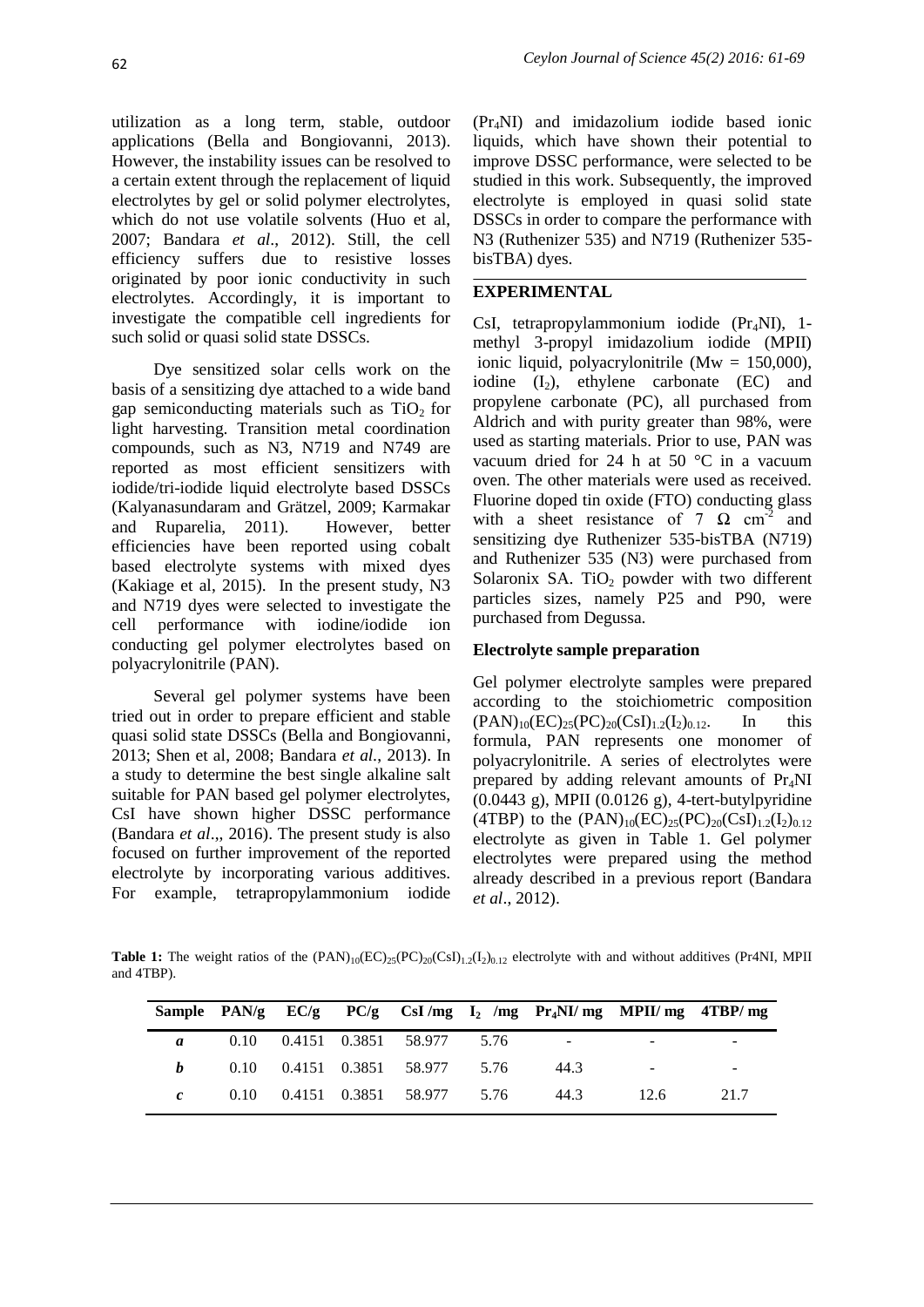#### **Photo-anode preparation**

In order to prepare the photo-anode, two layers of  $TiO<sub>2</sub>$  were deposited on the FTO substrate. The first layer was spin-coated on the FTO using slurry containing  $TiO<sub>2</sub>$  P90 powder. The second layer was coated on the first layer with slurry containing  $TiO<sub>2</sub>$  P25 powder using the doctor blade (DB) method.

For the first layer (spin-coated layer) preparation,  $0.5$  g of P90 TiO<sub>2</sub> powder was ground for  $\sim$ 30 minutes with  $\sim$ 2 ml of HNO<sub>3</sub> (pH  $= 1$ ) in a mortar. The resulting slurry was coated on the well cleaned FTO glass substrate with a Laurel multi-speed spin coater. The coating was done using two speeds. The first stage was done at 1000 rpm for 2 s and the second stage at 2300 rpm for 60 s. During the spin-coating, a part of the FTO substrate was covered with an adhesive tape to avoid coating on the areas required for making electrical contacts. After drying the film in air for  $\sim$ 30 minutes, it was calcined at 450 °C for  $\sim$ 30 minutes.

For the preparation of the second layer, 0.5 g of TiO<sub>2</sub> P25 powder was ground well for  $\sim 30$ minutes with  $\sim$ 2 ml of HNO<sub>3</sub> (pH = 1) in an mortar. Subsequently, ~0.1 g of Carbowax and few drops of Triton X 100 (surfactant) were added and mixed well. This colloidal suspension was coated on the previously prepared spincoated  $TiO<sub>2</sub>$  layer using the doctor blade method. The resulted electrode was calcined at 450 °C for 30 min to obtain the  $2<sup>nd</sup> TiO<sub>2</sub> layer on the 1<sup>st</sup>$ layer. The total TiO<sub>2</sub> thickness of films was  $\sim$ 10  $\mu$ m. For the dye adsorption, the TiO<sub>2</sub> coated glass plates were immersed in ethanolic solutions of dyes while both the electrode and the dye solutions were kept at about 60  $\degree$ C. TiO<sub>2</sub> electrodes were kept in the dye solution for 24 hours at room temperature to complete the dye adsorption. After taking out, dye-adsorbed  $TiO<sub>2</sub>$ electrodes were rinsed with acetone prior to cell assembly.

### **Fabrication of DSSCs**

The gel electrolyte was casted on the dyesensitized  $TiO<sub>2</sub>$  electrode and then a platinum (Pt) coated conducting glass plate (counter electrode) was gently pressed on top of the  $TiO<sub>2</sub>$ electrode to form a DSSC with the configuration glass/FTO/TiO<sub>2</sub> (Spin-coated)/TiO<sub>2</sub>(Doctor-blade) +Dye/electrolyte/Pt/glass.

#### **Measurements**

The complex impedance measurements of electrolytes were performed using a HP 4192A RF impedance analyzer in the  $10$  Hz  $- 10$  MHz frequency range. The sample cell for impedance measurements was prepared by sandwiching a thin film of the electrolyte,  $\sim 0.5$  mm, by two stainless steel electrodes. The measurements were undertaken by changing the temperature of the sample from 60 to 0  $\degree$ C (on cooling runs) at 5 °C steps. Assembled solar cells were irradiated by a LOT-Oriel GmbH solar simulator 1000 W m<sup>-2</sup> (1.0 Sun) in order to obtain *I-V* characteristics using an eDAQ Potentiostat and e-coder. The area of the cell exposed to light was 12 mm<sup>2</sup> and the scan rate was  $100 \text{ mV s}^{-1}$ .

### **RESULTS AND DISCUSSION**

#### **Characterization of TiO<sup>2</sup> Films**

Figures 1 and 2 show scanning electron micrographs (SEM) of the  $1<sup>st</sup>$  and the  $2<sup>nd</sup>$  layers of  $TiO<sub>2</sub>$  prepared on the FTO substrate. The compact nature of the spin coated film  $(1<sup>st</sup> layer)$ is visible in Figure 1 and meso-pores or cracks are not visible in this layer. The film surface is microstructurally homogenous. According to the manufacturer's specification the particle size of Degussa (Evonik) P90 powder is 14 nm, thus particle aggregates are seen in Figure 1 (Jeng *et al*., 2013) have also observed higher solar efficiencies when smaller particle sizes of  $TiO<sub>2</sub>$ are in the bottom layer (the  $1<sup>st</sup>$  layer) and larger particle sizes of  $TiO<sub>2</sub>$  are in the  $2<sup>nd</sup>$  layer.

The meso-porous nature of the  $TiO<sub>2</sub>$  layer prepared by doctor blade method using Degussa (Evonik) P25 (particle size 21 nm) can be seen from Figure 2. This film is also quite homogeneous without any cracks. It has to be noted that this meso-porous nature of the film is important for the efficient dye adsorption due to increased effective surface area of the  $TiO<sub>2</sub>$ photo-anode, which finally contributes to increase the short circuit photocurrent and enhance the efficiency. The larger particle size of  $TiO<sub>2</sub>$  layers in the  $2<sup>nd</sup>$  layer could enhance the back-scattering light effectively and increase the photocurrent (Jeng *et al*., 2013; Zhang and Jianga, 2015). The presence of the compact-spin coated layer in  $TiO<sub>2</sub>$  photo anode is important to scatter the light, to provide efficient electron percolation towards FTO from the porous  $TiO<sub>2</sub>$ layer and also to prevent internal short circuiting.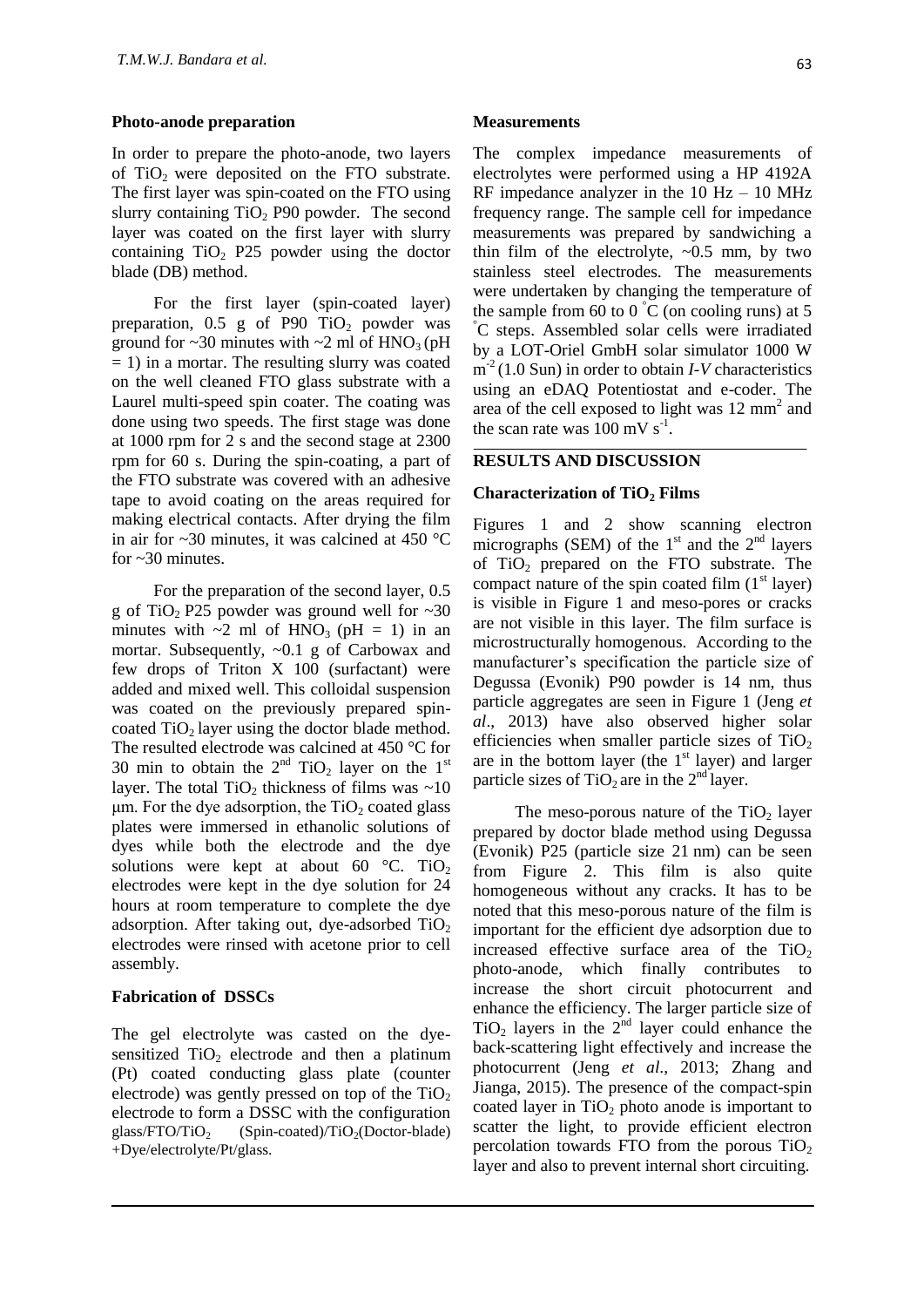

**Figure 1:** SEM image of the TiO<sub>2</sub> spin-coated layer (the 1<sup>st</sup> layer) prepared on FTO substrate.



Figure 2: SEM images of the TiO<sub>2</sub> film prepared using Doctor blade method (the 2<sup>nd</sup> layer) prepared on the spin coated layer.

### **Characterization of Electrolytes**

The ionic conductivities are calculated using complex impedance analysis for all three samples *a, b* and *c* given in Table 1. The calculated ionic conductivity isotherms are shown in Figure 3 for the three electrolytes investigated in this work with the molar composition, $(PAN)_{10}(EC)_{25}(PC)_{20}(CsI)_{1.2}(I_2)_{0.12}$ and with different additives (see Table 1).

Samples *a, b* and *c* exhibited ionic conductivities of about 2.80, 3.22 and 3.28 mS cm-1 respectively at room temperature. This increasing trend of conductivity with added Pr4NI and MPII+4TBP is common for all the temperatures studied in the present work. In comparison with single salt (CsI) system 15% and 17% conductivity enhancement is observed in this work with added Pr4NI and MPII +4TBP respectively.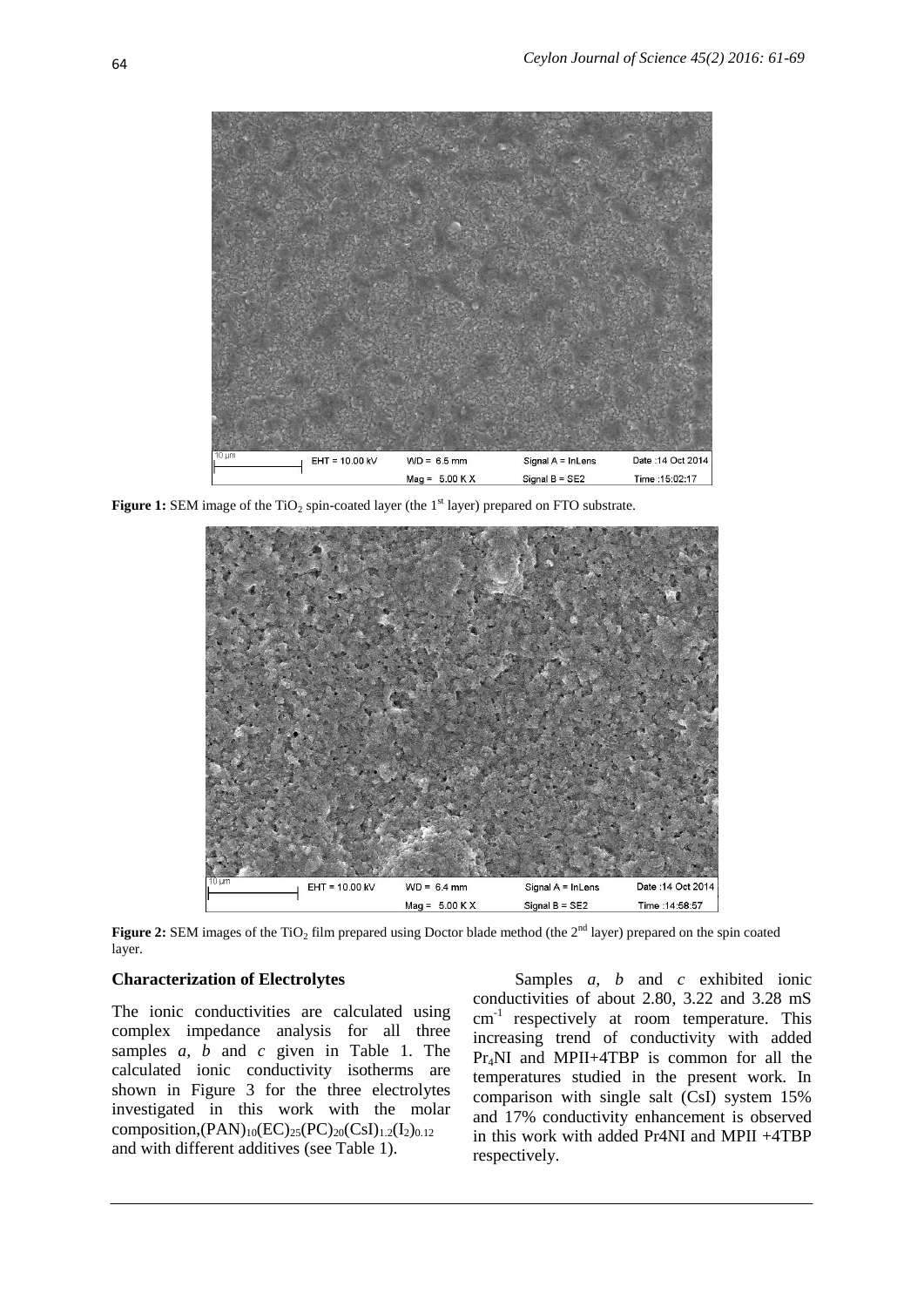The conductivity enhancement due to added Pr4NI salt can be attributed to the increase of density of charge carriers in the electrolyte due to favorable ionic dissociation. In addition, the ternary mixture of cations that provide an increase of the ion concentration and ionic strength do not contribute to the stiffening of the system as an equivalent increase of  $Cs<sup>+</sup>$ concentration would do. The addition of MPII +4TBP can also contribute to the plasticizing effect, typical of an ionic liquid (Zhang, 2015).

Figure 4 shows the conductivity as a function of 1000/*T* for the three electrolyte samples, namely *a, b* and *c*. In general, the ionic conductivity in an electrolyte depends on the degree of dissociation of the ionic species in the electrolyte. The greater the ionic dissociation, the better is the conductance (Sharma, 1995; Tiyapiboonchaiya *et al*., 2004). Thus the increasing trend of conductivity with increasing temperature is an expected behavior. However, the conductivity variation with temperature observed in this work can be attributed to VTF (Vogel–Tammann–Fulcher) nature rather than Arrhenius nature (Figure 4). In general, the VTF behavior is common for this kind of gel polymer electrolytes (Bandara *et al*., 2012).



**Figure 3:** Conductivity isotherms of electrolyte samples *a*, *b* and *c*, prepared according to the compositions given in Table 1.



**Figure 4:** Conductivity versus 1000/T for (PAN)10(EC)25(PC)20(CsI)1.2(I2)0.12 electrolytes prepared according to the compositions given in Table 1.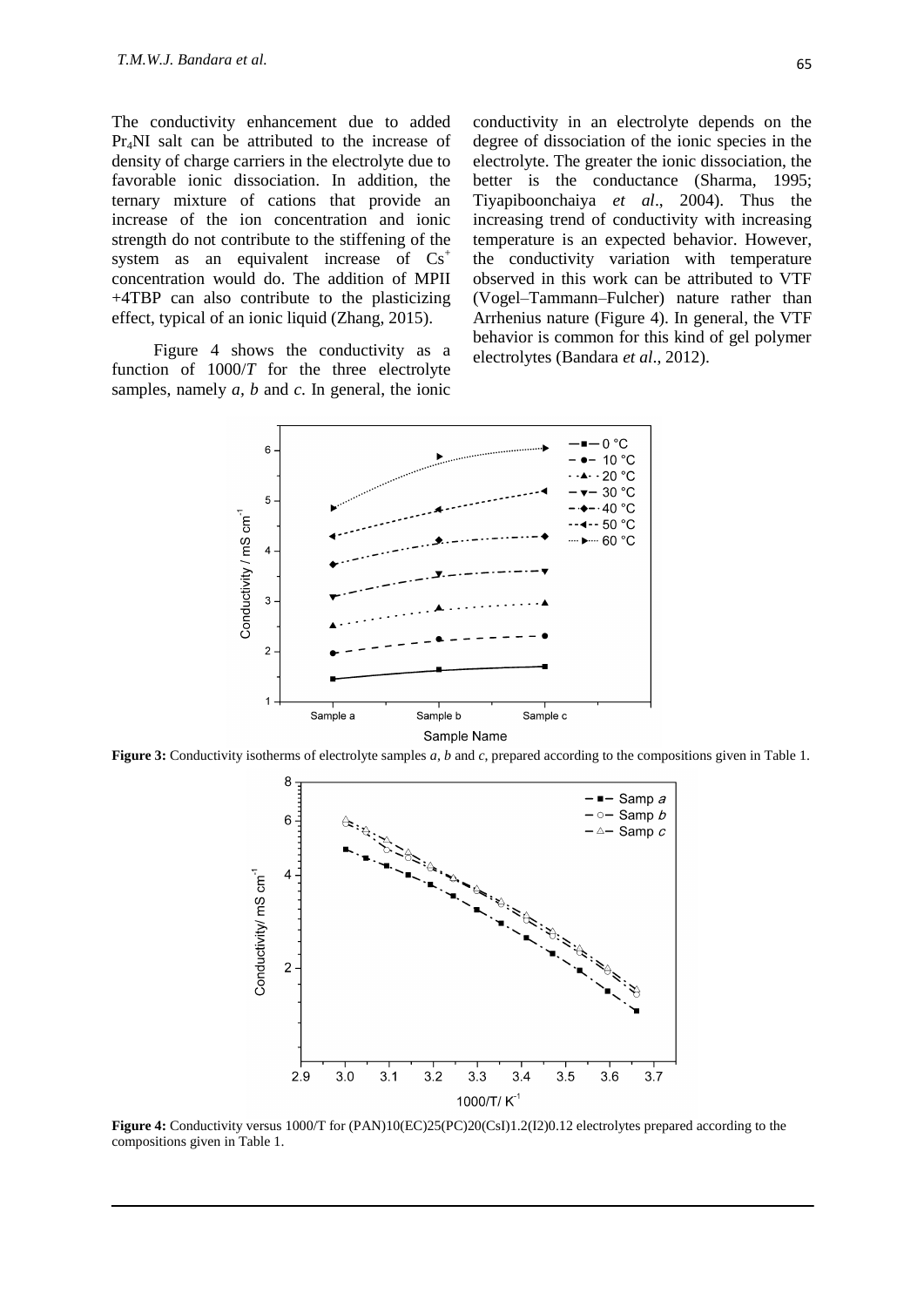The photocurrent density-voltage (*J*-*V*) curves of the two cells measured under 1000 W m<sup>-2</sup> (AM 1.5 G) simulated solar irradiation are shown in Figure 5. The short-circuit photocurrent density  $(J_{\rm SC})$  open-circuit voltage  $(V_{\rm OC})$ , fill factor(*ff*) and energy conversion efficiency (*η*) under the irradiation of 1000 W  $m<sup>2</sup>$  of cells with N719 and N3 sensitizers are shown in Table 2. The fill factor, *ff* was calculated using;

$$
f f = \frac{J_{\text{opt}} V_{\text{opt}}}{J_{\text{SC}} V_{\text{OC}}}
$$
 (1)

where,  $J_{\text{opt}}$  and  $V_{\text{opt}}$  are the current density and voltage at maximum power output. The fill factor and the energy conversion efficiency, *η*, of the cells are also given in Table 2 for all cells. The *η* value was calculated using;

$$
\eta = \frac{J_{\rm SC} V_{\rm OC} f f}{\text{Total inci dent power density}}
$$
\n(2)

As it can be seen from Figure 5, when the N719 dye is attached to the TiO2 electrode instead of the N3 dye, the DSSC shows a significant increase in photo-current density. The DSSCs with N719 dye show a JSC of 9.77 mA cm-2, whereas the cell with N3 shows 7.77 mA cm-2. The structures of the sensitizing dyes N719 and N3 are shown in Figure 6. As shown in Figure 6, the difference between the sensitizing dyes N719 and N3 is the attachment of two tetra-butylammonium group instead of two carbocyclic groups (COOH) in N3. The lager ligand in N719 dye reduces the charge density on the sensitizer which reduces the electrostatic repulsion and leads to the improvement of dye adsorption (Nazeeruddin, 2011). However, this change causes a significant efficiency enhancement in DSSCs. Though DSSCs with sensitizer N719 showed higher efficiency and JSC, the cell with N3 dye showed higher VOC and ff.

**Table 2:** The performance of DSSCs prepared using electrolyte sample c for two different dye sensitizers.

|      | Dye $J_{SC}/mA \text{ cm}^2$ $V_{OC}/mV$ ff/% $\eta$ /% |       |            |  |
|------|---------------------------------------------------------|-------|------------|--|
| N719 | 9.77                                                    | 720   | 58.85 4.14 |  |
| N3   | 7.77                                                    | 746 — | 66.42 3.85 |  |



**Figure: 5:** I-V characteristics curves of DSSCs fabricated with electrolyte sample c for N719 and N3 sensitized photoanodes.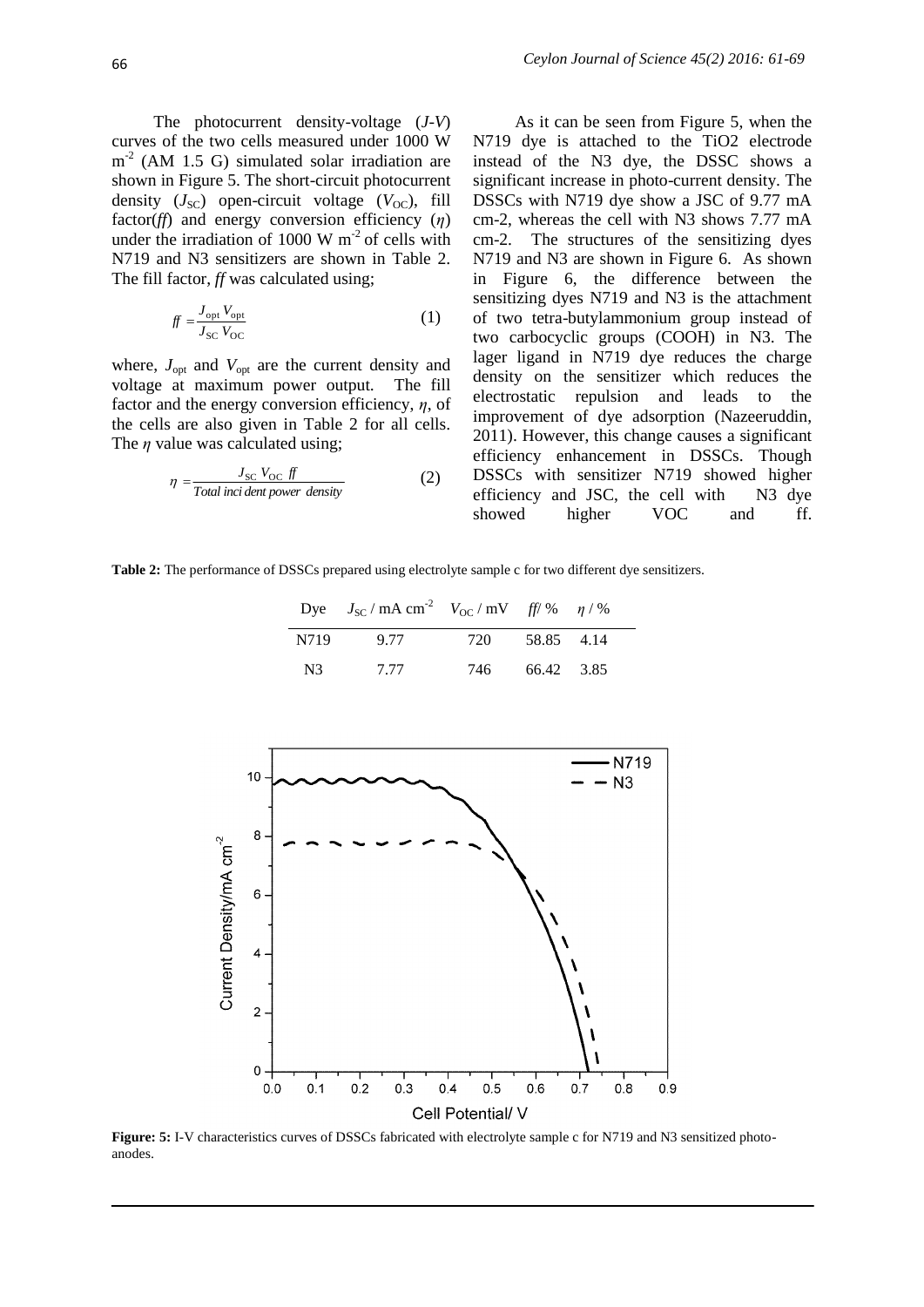As revealed by Nazeeruddin *et al*., the photovoltaic performance of a dye complex carrying two protons (N719) is superior to that of compounds contain four (N3) or no protons (Nazeeruddin *et al.*, 2011). The DSSC efficiency enhancement for N719 compared to N3 dye has already been reported for liquid electrolyte based cells (Kalyanasundaram and Grätzel, 2009). However, to the best of our knowledge, this is the first report that compares the performance of quasi-solid state DSSCs with N719 and N3 dye sensitizers. In this study, the maximum energy conversion efficiency of 4.14% was shown by the quasi solid state solar cell with N719 dye sensitizer. In comparison, the N3 based cell exhibited only an efficiency of 3.85%, but produced a higher  $V_{\text{OC}}$  and *ff* compared to the N719 based cell. The enhancement of efficiency is about 7.5% due to the change of dye from N3

to N719 in this quasi-solid state configuration. On the other hand, efficiencies of liquid electrolyte based DSSCs with N3 and N719 dyes are 10.0 and 11.18% respectively (Kong, 2007). The enhancement of efficiency between the two dyes is therefore about 10.5%. However, when compared to the maximum efficiency (3.48%,) reported for the CsI based quasi solid state single salt system (Bandara *et al.*, 2016) the reported value in this work 4.14% with incorporation of additives represents about 19% efficiency enchantment.

Figure 7 shows the variation of output power density of the two cells against cell potential for DSSCs fabricated with N719 and N3 sensitizers. The maximum power density of 4.14 and 3.85 mW cm-2 are shown for the two cells assembled in this study with N719and N3 respectively.



**Figure 6:** The structure of N3 (cis-Bis(isothiocyanato) bis(2,2'-bipyridyl-4,4'-dicarboxylato ruthenium(II)) and N719 (Ditetrabutylammonium cis-bis(isothiocyanato)bis(2,2'-bipyridyl-4,4'-dicarboxylato)ruthenium(II)) dye sensitizers. (TBA=tetra-butylammonium)



**Figure 7:** Power density against cell potential for DSSCs fabricated containing electrolyte sample c with N719 and N3 sensitized photo-anodes.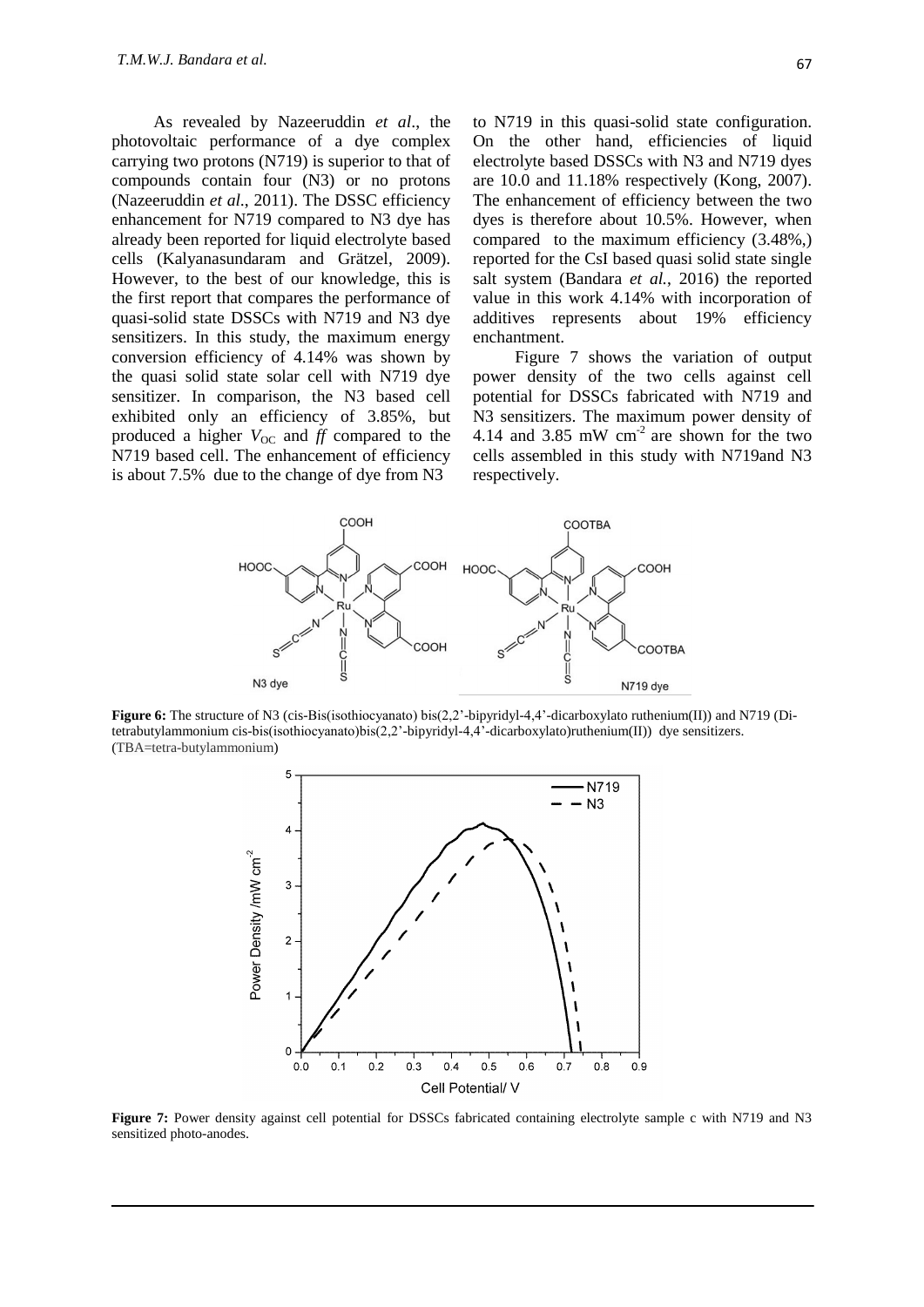#### **CONCLUSIONS**

Gel polymer electrolytes based on PAN host polymer and CsI salt were prepared by incorporating plasticizers EC and PC. The conductivity in the electrolytes were improved by adding Pr4NI MPII+ 4TBP. The amalgamation of these additives  $Pr_A NI$ , and MPII+4TBP enhanced the ionic conductivity in the electrolyte from 2.80 to 3.28 mS  $cm^{-1}$ . In comparison with single salt (CsI) system, 15% and 17% room temperature conductivity enhancement is recorded in this work with added Pr4NI andwith MPII +4TBP respectively.This improved electrolyte was used to assemble quasisolid state solar cells with double layered  $TiO<sub>2</sub>$ films sensitized with two dyes N719 and N3.

Gel polymer electrolytes based on PAN host polymer and CsI salt were prepared by incorporating plasticizers EC and PC. The conductivity in the electrolytes were improved by adding Pr4NI and MPII+4TBP. The amalgamation of these additives Pr4NI, and MPII+4TBP enhanced the ionic conductivity in the electrolyte from 2.80 to 3.28 mS  $cm^{-1}$ . In comparison with single salt (CsI) system, 15% and 17% room temperature conductivity enhancement is recorded in this work with added Pr4NI and with MPII+4TBP respectively. This improved electrolyte was used to assemble quasisolid state solar cells with double layered  $TiO<sub>2</sub>$ films sensitized with two dyes N719 and N3.

## **ACKNOWLEDGEMENTS**

The authors wish to acknowledge the research support provided by Chalmers University of Technology Sweden, Carl Tryggers Foundation for Scientific Research, Swedish Research Council and National Research Foundation of Sri Lanka (Grant 11-196).

## **REFERENCES**

- Bandara, T.M.W.J., Dissanayake, M.A.K.L., Jayasundara, W.J.M.J.S.R., Albinsson I and Mellander B-E. (2012) Efficiency enhancement in dye sensitized solar cells using gel polymer electrolytes based on a tetrahexylammonium iodide and MgI<sub>2</sub>binary iodide system. *Physical Chemistry Chemical Physics.***14**:8620-8627.
- Bandara, T.M.W.J., Fernando, H.D.N.S., Furlani, M., Albinsson, I., Dissanayake, M.A.K.L., Ratnasekera, J.L. and Mellander, B-E. (2016). Effect of the alkaline cation size on the conductivity in gel polymer electrolytes and their influence on photo electrochemical solar cells,

*Physical Chemistry Chemical Physics.***18**:10873- 10881.

- Bandara, T.M.W.J., Jayasundara, W.J.M.J.S.R., Dissanayake, M.A.K.L., Furlani, M., Albinsson I and Mellander B–E. (2013). Effect of cation size on the performance of dye sensitized nanocrystalline  $TiO<sub>2</sub>$  solar cells based on quasisolid state PAN electrolytes containing quaternary ammonium iodides. *Electrochimica Acta.***109**:609- 616.
- Bella, F. and Bongiovanni, R. (2013). Photoinduced polymerization: An innovative, powerful and environmentally friendly technique for the preparation of polymer electrolytes for dyesensitized solar cells. *Journal of Photochemistry and Photobiology C: Photochemistry Reviews.*  **16**:1-21.
- Bryant, D., Aristidou N., Pont, S., Sanchez-Molina I, Chotchunangatchaval, T., Wheeler, S., Durrant, J.R., and Haque, S.A. (2016). Light and oxygen induced degradation limits the operational stability of methylammonium lead triiodide perovskite solar cells. *Energy & Environmental Science.* DOI: 10.1039/c6ee00409a.
- Green, M.A., Baillie, A.H. and Snaith, H.J. (2014). The emergence of perovskite solar cells. *Nature Photonics* **8**:506-514.
- Green, M.A., Emery, K., Hishikawa, Y., Warta, W. and Dunlop, E.D. (2015). Solar cell efficiency tables (Version 45), *Progress in Photovoltaics.* **23**:1-9.
- Huo, Z., Dai, S., Wang, K., Kong, F., Zhang, C., Pan, X. and Fang, X. (2007).Nanocomposite gel electrolyte with large enhanced charge transport properties of an  $I_3/I$  redox couple for quasi-solidstate dye-sensitized solar cells. *Solar Energy Materials & Solar Cells.* **91**:1959-1965.
- Jeng, M.J., Wung, Y.L., Chang, L.B. and Chow, L.(2013). Particle Size Effects of  $TiO<sub>2</sub>$  Layers on the Solar Efficiency of Dye-Sensitized Solar Cells. *International Journal of Photoenergy*, **2013**:1-9.
- Kakiage, K., Aoyama, Y., Yano, T., Oya, K., Fujisawa, J. and Hanaya, M. (2015). Highlyefficient dye-sensitized solar cells with collaborative sensitization by silyl-anchor and carboxy-anchor dyes. *Chemical Communications*. **51**:15894-15897.
- Kalyanasundaram, K., and Grätzel M., (2009). Efficient dye-sensitized solar cells for direct conversion of sunlight to electricity. *Material Matters*.**4.4**-88:1-6.
- Karmakar, A.S. and Ruparelia, J.P. (2011) A Critical Review on Dye Sensitized Solar Cells, Institute of Technology, Nirma University, Ahmedabad - 382 481, 08-10 December, 2011.
- Kong, F.T., Dai, S.Y and Wang, K.J. (2007). Review Article Review of Recent Progress in Dye-Sensitized Solar Cells, *Advances in OptoElectronics* **2007**:1-13.